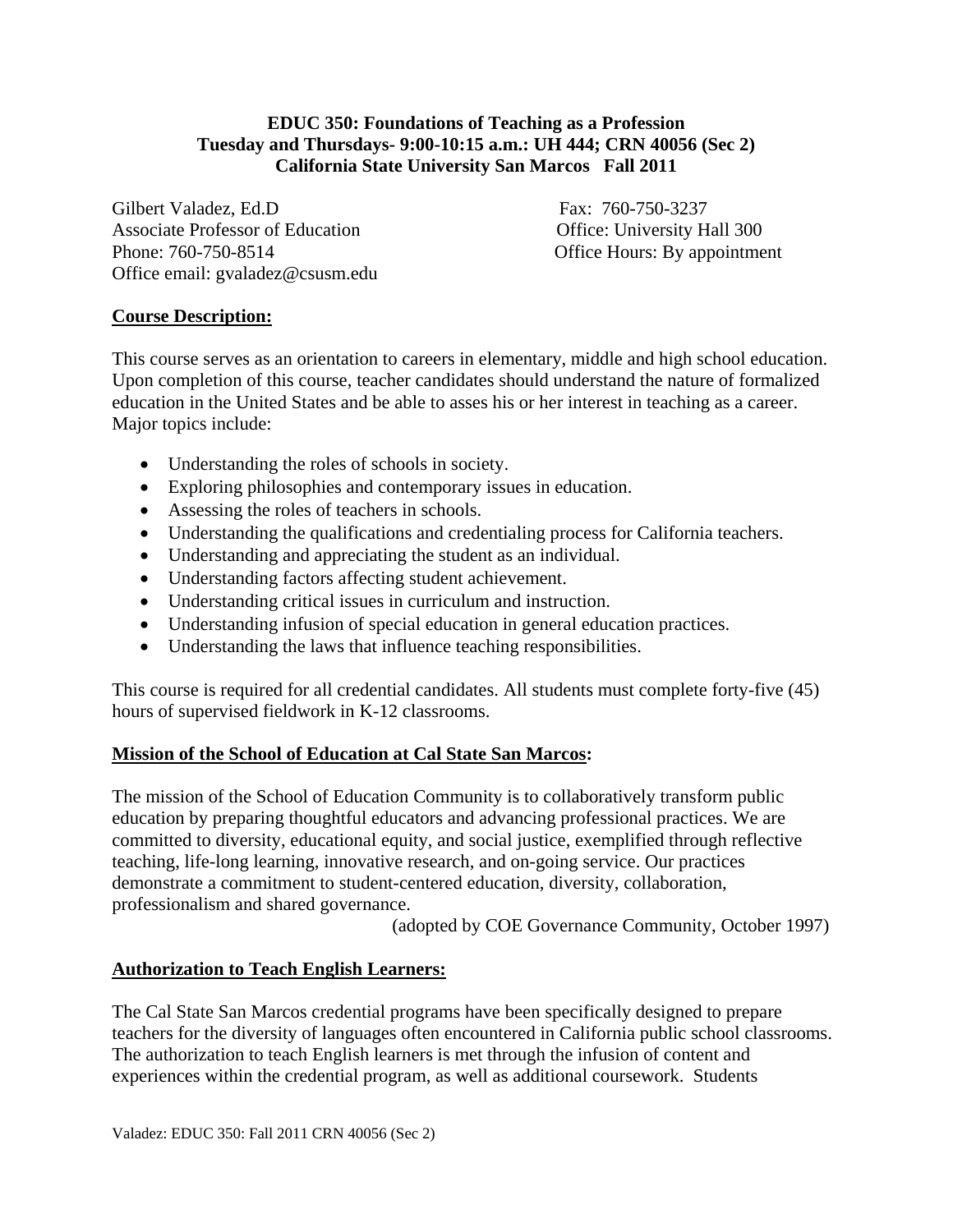successfully completing this program receive a credential with authorization to teach English learners.

(approved by CCTC in SB 2042 Program Standards, August 2002)

## **Special Education Inclusion:**

Consistent with the intent to offer a seamless teaching credential in the School of Education, this course will introduce the collaborative infusion of special education competencies that reflect inclusive educational practices. Students will demonstrate a knowledge of laws and dispositions that relate to special education through a variety of activities such as the viewing and analysis of the video F.A.T. City, reading and analysis of special education law, and *Creating an Inclusive School*.

## **Students with Disabilities Requiring Reasonable Accommodations:**

Students are approved for services through the Disabled Student Services Office (DSS). This office can be contacted by phone at (760) 750-4905, or TTY (760) 750-4909. Students authorized by DSS to receive reasonable accommodations should meet with their instructor during office hours or, in order to ensure confidentiality, in a more private setting.

## **All University Writing Requirement:**

**All University Writing Requirement**: In keeping with the All-University Writing Requirement, all 3 unit courses must have a writing component of at least 2,500 words (approximately). This will be met through written assignments.

## **CSUSM Academic Honesty Policy:**

Students will be expected to adhere to standards of academic honesty and integrity, as outlined in the Student Academic Honesty Policy. All written work and oral presentation assignments must be original work. All ideas/materials that are borrowed from other sources must have appropriate references to the original sources. Any quoted material should give credit to the source and be punctuated with quotation marks.

Students are responsible for honest completion of their work including examinations. There will be no tolerance for infractions. If you believe there has been an infraction by someone in the class, please bring it to the instructor's attention. The instructor reserves the right to discipline any student for academic dishonesty in accordance with the general rules and regulations of the university. Disciplinary action may include the lowering of grades and/or the assignment of a failing grade for an exam, assignment, or the class as a whole."

Incidents of Academic Dishonesty will be reported to the Dean of Students. Sanctions at the University level may include suspension or expulsion from the University.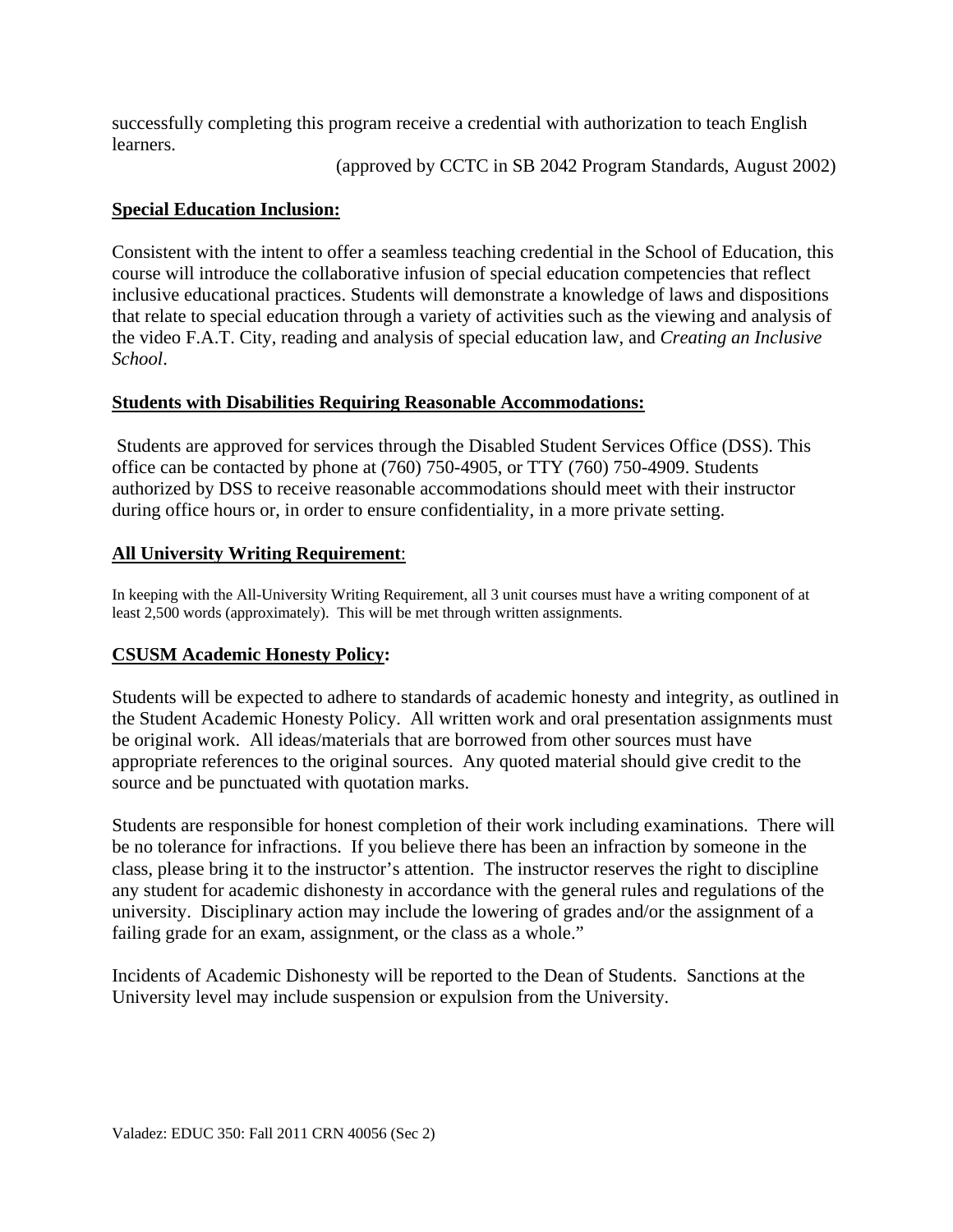## **Plagiarism:**

As an educator, it is expected that each student will do his/her own work, and contribute equally to group projects and processes. Plagiarism or cheating is unacceptable under any circumstances. If you are in doubt about whether your work is paraphrased or plagiarized see the Plagiarism Prevention for Students website http://library.csusm.edu/plagiarism/index.html. If there are questions about academic honesty, please consult the University catalog.

## **School of Education Attendance Policy:**

 Due to the dynamic and interactive nature of courses in the School of Education, all students are expected to attend all classes and participate actively. Absences and late arrivals/early departures will affect the final grade. A minimum grade of  $C+$  is required in EDUC 350 to qualify as prerequisite for admission to the Cal State San Marcos teacher credential program. SOE attendance policy states, "At a minimum, students must attend 80% of class time, or s/he may not receive a passing grade for the course at the discretion of the instructor. Individual instructors may adopt more stringent attendance requirements." Should students have extenuating circumstances, please contact the instructor as soon as possible. In this section of EDUC 350, the instructor has adopted this additional policy: If you miss two class sessions, you cannot receive a grade of A or A -; if you miss three class sessions, you cannot receive a grade of  $B+$  or  $B$ .

# **Credential Program Recommendations:**

As one of several evaluation methods, EDUC 350 course instructors are asked for feedback concerning credential candidates who are applying for programs at Cal State San Marcos. Keep in mind that your professionalism and hard work in this class not only affect your course grade, but also indicate your readiness for a credential program.

# **Field Work:**

In addition to in-class work, assigned readings and projects, students will participate in 40 hours (5 classroom visits) of supervised fieldwork assignments in a variety of public school settings. Details on the fieldwork are found on the SOE syllabus webpage, at the top of the list of syllabi for this semester. Documentation of these hours is required to receive a grade in EDUC 350. Cal State San Marcos students are expected to adhere to professional standards in their dress and behavior in the field. Required clearances (fingerprints, TB test) are the responsibility of the student. A recommendation (usually from the classroom teacher where most of the fieldwork is done, also known as a Field Experience Recommendation) is a requirement for admission to the Cal State San Marcos Teacher Credentialing programs.

## **Use of Technology:**

Students are expected to demonstrate competency in the use of various forms of technology (i.e. word processing, electronic mail, Cougar Course6, use of the Internet, and/or multimedia presentations). Specific requirements for course assignments with regard to technology are at the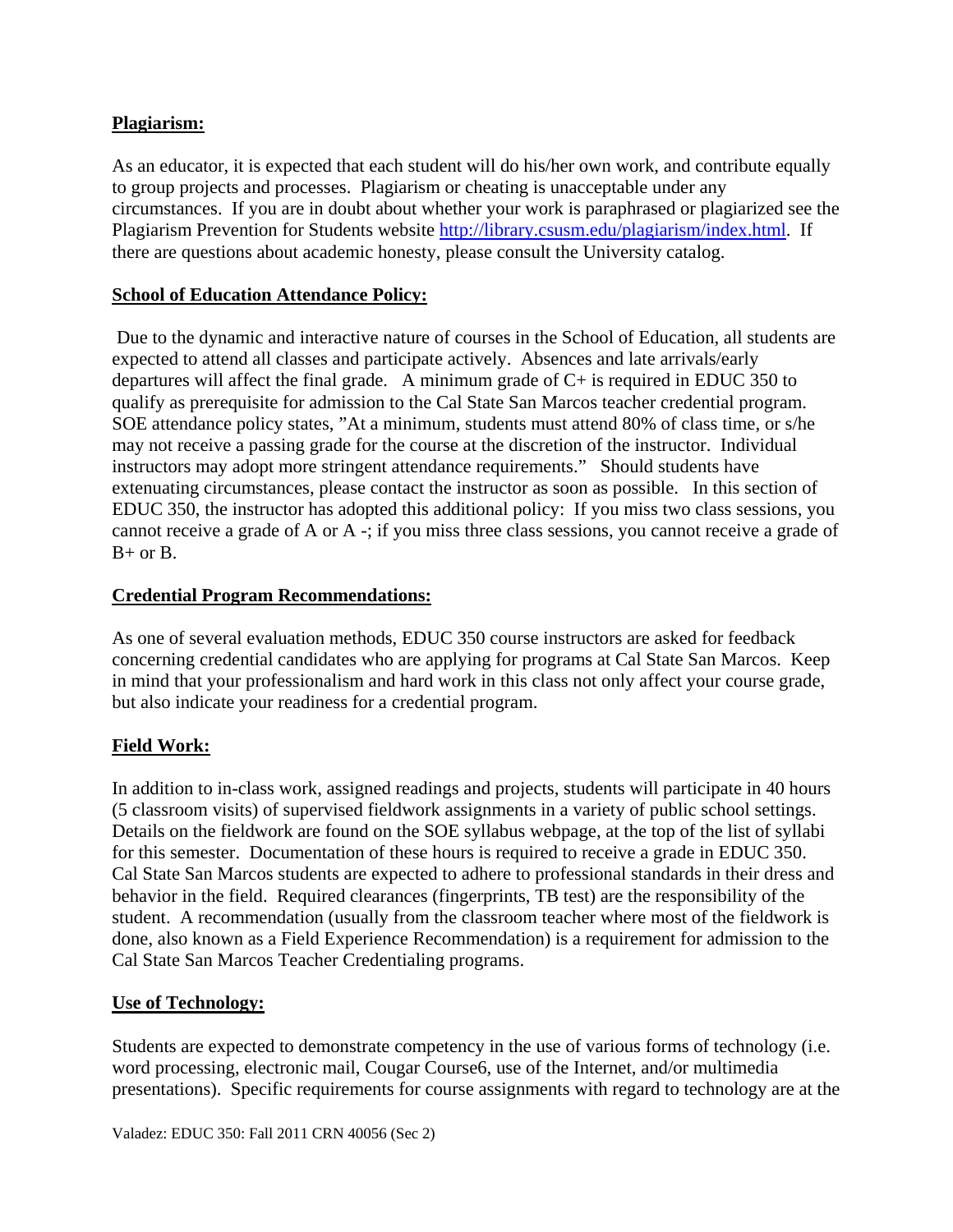discretion of the instructor. Keep a digital copy of all assignments for use in your teaching portfolio. All assignments will be submitted online, and some will be submitted in hard copy as well. Details will be given in class.

## **Electronic Communication Protocol**

Electronic correspondence is a part of your professional interactions. If you need to contact the instructor, e-mail is often the easiest way to do so. It is my intention to respond to all received emails in a timely manner. Please be reminded that e-mail and on-line discussions are a very specific form of communication, with their own nuances and etiquette. For instance, electronic messages sent in all upper case (or lower case) letters, major typos, or slang, often communicate more than the sender originally intended. With that said, please be mindful of all e-mail and online discussion messages you send to your colleagues, to faculty members in the School of Education, or to persons within the greater educational community. All electronic messages should be crafted with professionalism and care.

Things to consider:

- Would I say in person what this electronic message specifically says?
- How could this message be misconstrued?
- Does this message represent my highest self?
- Am I sending this electronic message to avoid a face-to-face conversation?

In addition, if there is ever a concern with an electronic message sent to you, please talk with the author in person in order to correct any confusion.

**Note**: As this is a hybrid class, five of your class sessions will be conducted on line. It is your responsibility to complete the work assigned for a given class session. You will be graded for the content and or participation in these required activities. Please send any email correspondence to the Cougar Course mailbox and not the CSUSM server. Also, please not that late assignments will be given reduced points.

## **Teaching Performance Expectation (TPE) for EDUC 350**:

A primary goal of EDUC 350 is to begin the process of developing teacher candidates to become professional educators. The following TPE of the California Commission for Teacher Credentialing is expected to be met during this course:

## **TPE 12: Professional, Legal and Ethical Obligations**

Candidates are aware of their own personal values and biases and recognize ways in which these values and biases affect the teaching and learning of students. They resist racism and acts of intolerance. Candidates appropriately manage their professional time spent in teaching responsibilities to ensure that academic goals are met. Candidates for a Teaching Credential understand and honor legal and professional obligations to protect the privacy, health, and safety of students, families, and other school professionals. They are aware of and act in accordance with ethical considerations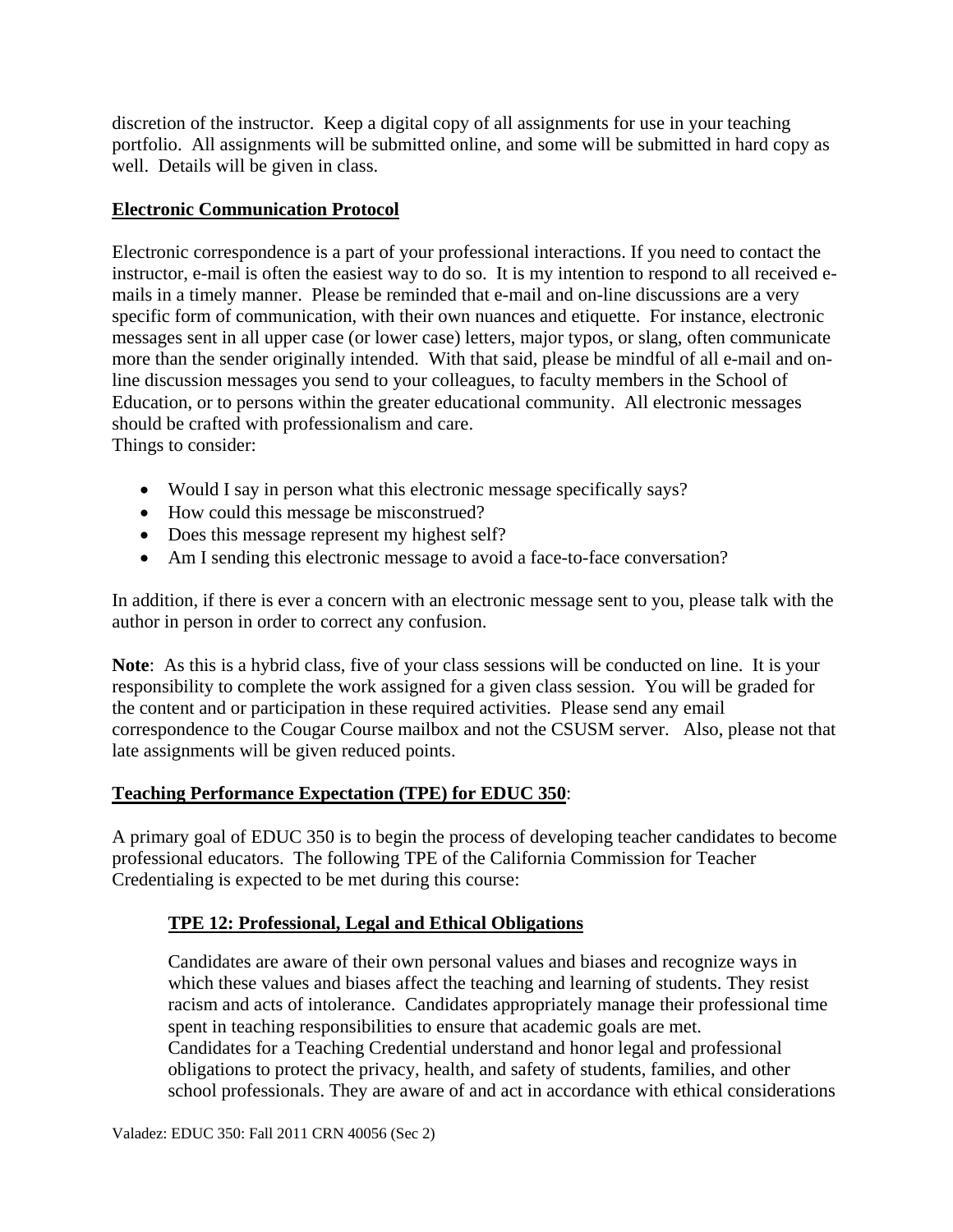and they model ethical behaviors for students. Candidates understand and honor all laws relating to professional misconduct and moral fitness.

## **Teaching Performance Assessment for Developing as a Professional Educator**

The successful completion of the personal philosophy assignment is a requirement for completion of this course and is a component of partially meeting the TPE described above. This statement will be used for assessment both in the course and at completion of the School of Education program. Retain an electronic copy of your statement for submission for your portfolio at the completion of your teacher education program.

## **Class Discussions and Participation:**

Students will engage in student-centered learning each class session, and will be expected to actively participate.

- Do you participate in class discussions productively, sharing your knowledge and understandings?
- Do you interact productively with your peers, taking on a variety of roles (leader, follower, etc.)?
- Do you contribute appropriately to group work—do you "do your share"?
- Are you able to accept others' opinions?
- Are you supportive of others' ideas?
- Do you support your peers during their presentations?
- Can you monitor and adjust your participation to allow for others' ideas as well as your own to be heard?

## **Course Requirements:**

Teacher education is a professional preparation program. It is expected that students will come to class prepared to discuss the readings, submit required assignments, and participate in class activities. Students are expected to adhere to academic honesty and integrity, standards of dependability, confidentiality and writing achievement. Because it is important for teachers to be able to effectively communicate their ideas to students, parents, colleagues, and administrators, writing that is original, clear and error-free is a priority for the School of Education. It is expected that work will be turned in on time. Please discuss individual issues with the instructor. Points will be deducted if assignments are submitted late (10% penalty per day late; no credit will be awarded if the assignment is one week late).

# **Required Texts:**

- Nieto, Sonia. (2006). *Why We Teach*. NY: Teachers College Press. ISBN 0807745936, Approximately \$12 - 20.
- Grant, Carl. A. & Gillette, Maureen. (2005). *Learning to Teach Everyone's Children: Equity, Empowerment*

Valadez: EDUC 350: Fall 2011 CRN 40056 (Sec 2)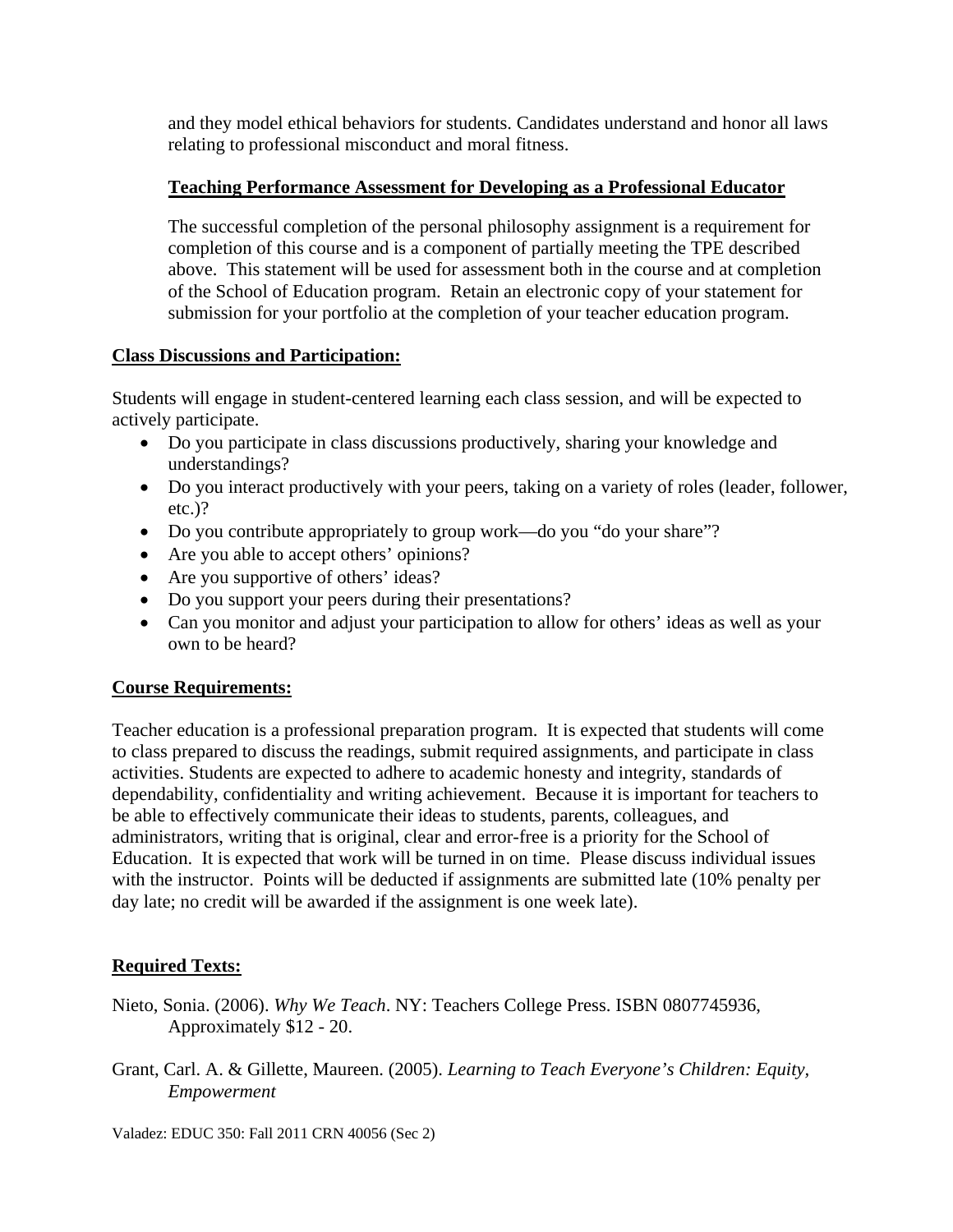Villa, R. A. and Thousand, J. S. (2005). *Creating an Inclusive School* (2nd ed.). Alexandria, VA: Association for Supervision and Curriculum Development. , ISBN 0-87120-251-4 Approximately \$12 - 25

### **Assignments and grading:**

1. Reading log 10 points

The reading log provides an opportunity to reflect on learning about teaching through the assigned readings for each week. In the reading log, do not summarize. Instead, respond to the readings: agree, disagree, note specific ideas, etc. Entries should be 1 paragraph in length. Log entries for the Monday/Wednesday class must be submitted via the course Cougar Course site by the prior Friday at noon each week.

Individual submissions are not graded; rather, their timely submission is noted and points are assigned on the basis of having completed the assignment for the semester. No credit will be given for late submissions. In extraordinary circumstances, if you do not have access to Cougar Course for a timely submission, you may email the log entry to me by Friday at noon at gvaladez@csusm.edu. Later, when you have Cougar Course access, you will resubmit. Also, keep the syllabus schedule as the entries are not assigned in a chronological order.

2. Current events in education 5 points 5 points

Sign up for a date when you will be responsible for presenting an item from the week's news in K-12 education (10 minutes maximum). The item may be from television, radio, internet (e.g., www.edweek.org/), newspaper, or magazine, and may pertain to local, national/, or international issues. You will summarize and present the importance of the news for your classmates. After you present your current event, go to the Cougar Course site and submit a one-sentence report as the "CE" ("Current Events") assignment, so that you can receive credit.

3. Interview of a teacher 15 points of  $\alpha$  teacher 15 points

Details are below. The written report is due via the Cougar Course site on **Sep 15** 

4. Inclusion (The outsider) 10 points

Many students with special needs come to view themselves as *outsiders* because they are labeled as different from the typical student. Following the procedures written below you will write a reflective essay about inclusion. The assignment is due on Cougar Course on **Oct 18**.

5. Classroom observation reports 15 points

Using the classroom observation instrument provided in class, complete 45 hours of classroom observations in your field sites. Submit your 5 reports observations on **Dec 1.** 

Valadez: EDUC 350: Fall 2011 CRN 40056 (Sec 2)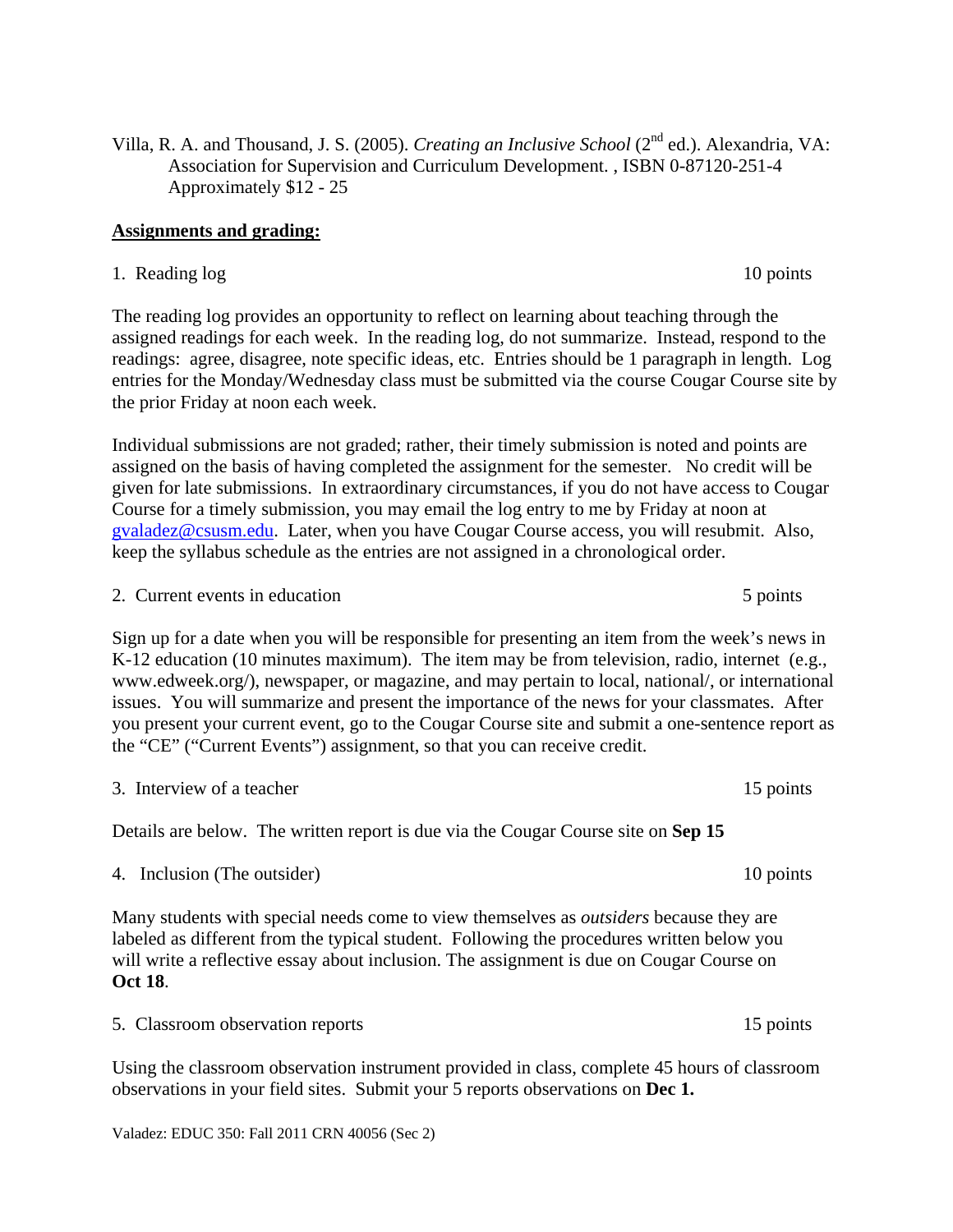6. Contemporary issues research 15 points

Choose (1) an issue that interests you (from the topics given to you by the instructor) and (2) one or two partners with whom to work. Research the issue and prepare an oral report to share in class. The report should describe and analyze the issue. Reports to the class will be spaced out over the class periods during the second half of the semester. When you present your research orally, provide a one-page summary and a reference list for your classmates. Each partner must submit the one-page summary to the Cougar Course site to receive credit for this assignment.

|  |  |  |  | 7. Personal philosophy of schooling, learning and teaching |  | 15 points |
|--|--|--|--|------------------------------------------------------------|--|-----------|
|--|--|--|--|------------------------------------------------------------|--|-----------|

You will write a 4-5 page paper describing your philosophy of schooling, learning and teaching. Details are below. The written report is to via the Cougar Course site on **Dec 8.** 

8. Web Based Learning 5 points 5 points 5 points 5 points There are five sessions in this course that are conducted on line. Follow the directions for each session as they are written in the Cougar Course shell. The dates for the on line class sessions are **Sep 29, Oct 27, Nov 3, 15,** and **22**.

#### 9. Participation 10 points

This course is designed for active learning during class sessions. In order for this course to succeed for individuals and the group, students must come to class prepared to discuss assigned readings/topics and to participate in class activities. See details above in "Class Discussions and Participation." Please note, you will have to request a grade in the Cougar Course shell.

Grades will be determined by the total number of points earned (100 points possible):

**A** = 93-100 ,**A**– = 90-92, **B+** = 87-89, **B** = 83–86, **B**- = 80-82, **C+** = 77-79, **C** = 73-71, **C**- = 70- 72,  $D = 60-69$ ,  $F = 0-59$ 

## **Assignment #3: Interview of a Teacher**

In this assignment, you will interview a teacher and write a 3–4 page summary of what you learned from him or her. Your purpose is to render a sketch so that your reader may be able to envision the teacher as a person with a distinct philosophy and experience.

## *Gathering information:*

Interview a current or retired teacher who has had at least 3 years of full–time experience in elementary, middle, or secondary school classrooms. Suggested questions are:

5 points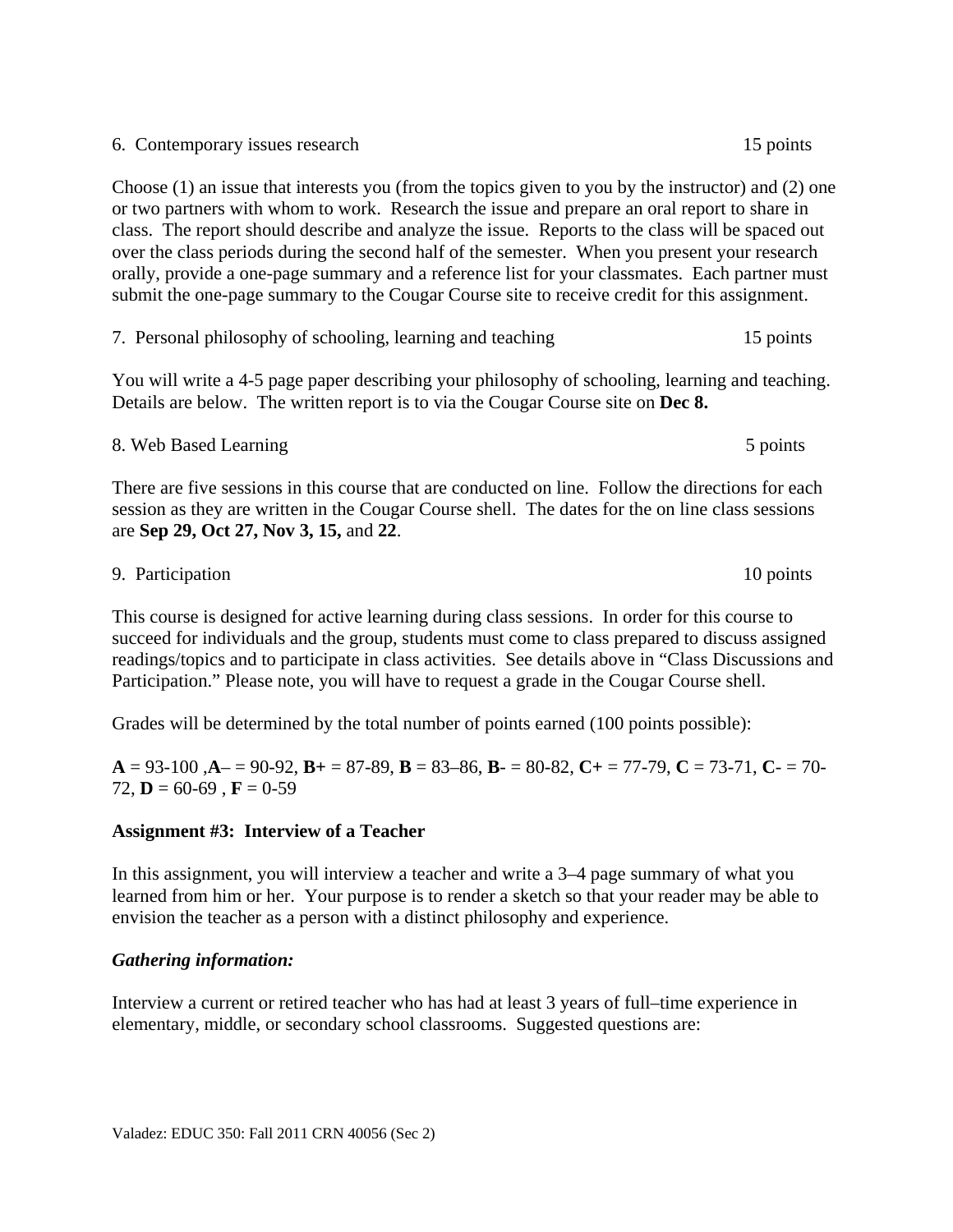What professional education did the teacher have? How helpful was it in learning to teach? Why did the teacher choose to enter teaching? How attractive was the profession to prospective teachers at that time? What were the other career paths available; were any others seriously considered? Does the teacher have any regrets about becoming a teacher? At what point did the teacher feel comfortable as a teacher?

What were/are the teacher's goals for the education of students? Have these goals changed over the years?

What career moves (school buildings, grade level, special students, subject matter, etc.) has the teacher made? To what extent were those moves voluntary? For current teachers, are further moves desired? If so, what are they, and why?

What have been the major joys and frustrations of teaching? What would help increase the joys and minimize the frustrations? On what issues does the teacher feel strongly about making changes in the way that schooling occurs now?

How did/does the teacher learn about his/her students' lives and needs? How similar are the backgrounds of the teacher and his/her students? What have been the teacher's experiences with "culture shock" in working with students from different backgrounds?

What are some favorite memories from the teacher's classroom? Does the teacher tend to remember individual students or activities, or are the memories more general?

What does the teacher think of current "hot issues" in education such as the California High School Exit Exam and the No Child Left Behind Act? How does the teacher take action to address new reforms that impact his/her classroom?

What is the teacher's metaphor for "teaching" or "teacher"? What are the main features of the teacher's approach toward teaching? What has the teacher learned from being a teacher?

#### *Analysis:*

After collecting your information, think about what you have learned about this teacher. Focus on a few themes that best characterize what you have heard. Do not try to be all-inclusive. *Protect your teacher's confidentiality by using a pseudonym and masking identifying details.* 

In your analysis, incorporate what you have been learning about becoming and being a teacher. How does your teacher fit within the material addressed in your readings and in class? What issues are raised through your interview? What are the implications of your interview as you think about becoming a teacher? Be sure you include at least one reference to the readings/discussions we have in class.

#### *Criteria for evaluation:*

Exemplary papers are characterized by:

Completeness of description of the teacher's experiences and views Explanation of how the teacher interview relates to your thinking about teaching Integration of coursework (readings + discussions) into the analysis Correct grammar, syntax, and spelling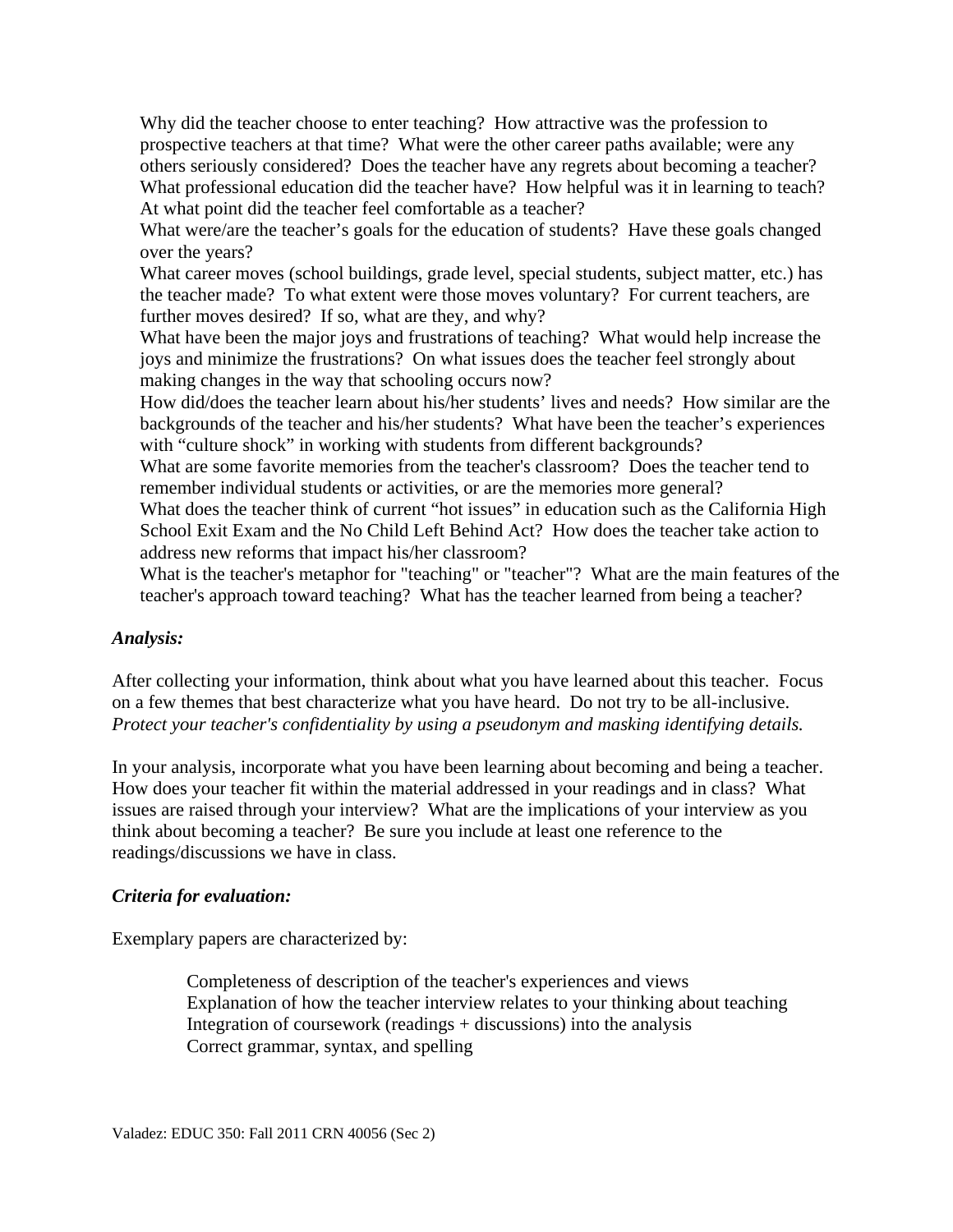#### **Assignment #4: Inclusion (The outsider)**

Many students with special needs come to view themselves as *outsiders* because they are labeled as different from the typical student. But most of us experienced some sense of being an outsider during our K-12 years. After reading chapters 1-3 in *Creating an Inclusive School* and at least two of the *Voices of Inclusion*, write a reflective essay (2 to 3 pages, double spaced) wherein you comment on your own (or a friend's) school experience that caused you to feel like an outsider. Reasons could include differences due to gender, religion, looks, beliefs/interests, family situation, academic ability, etc. Make at least 1 specific connection to the VT text. Consider the following questions:

What personal characteristics fostered your or your friend's feeling of being different?<br>How did you react and cope with the situation?<br>Did you share your experience with any teachers? Did any teachers assist you? How did you react and cope with the situation?

What could school staff, parents or friends have done to help?

In what ways did this experience change you? What did you "learn" from this experience? How might this experience make you a more sensitive teacher?

## **Assignment # 7: Philosophy of education paper**

Write a 4-5-page paper (double-spaced) that explains your personal philosophy of schooling, learning and teaching. Follow the template below, and self-assess before you turn in the paper.

#### **Paper Introduction**

Name your philosophy (or combination of philosophies) as described by Grant & Gillette Ch 8.

Explain why you are attracted to this philosophical stance. Is it due to your own schooling and/or background, what you've seen in schools since your own school days, the influence of particular persons, texts, other experiences with children/youth, etc.?

Describe the level of schooling and subject field(s) you hope to teach.

#### **Nature of schooling**

Describe what you believe is the purpose of schooling in a democracy. How will you as a teacher help achieve these purposes? Give 1-2 examples of how this will look in your classroom/career.

#### **Nature of the learner**

Describe what you believe is the nature of the learner.

What are your thoughts about the students you will teach? What do they need from a teach Give 1-2 examples of how this will look in your classroom.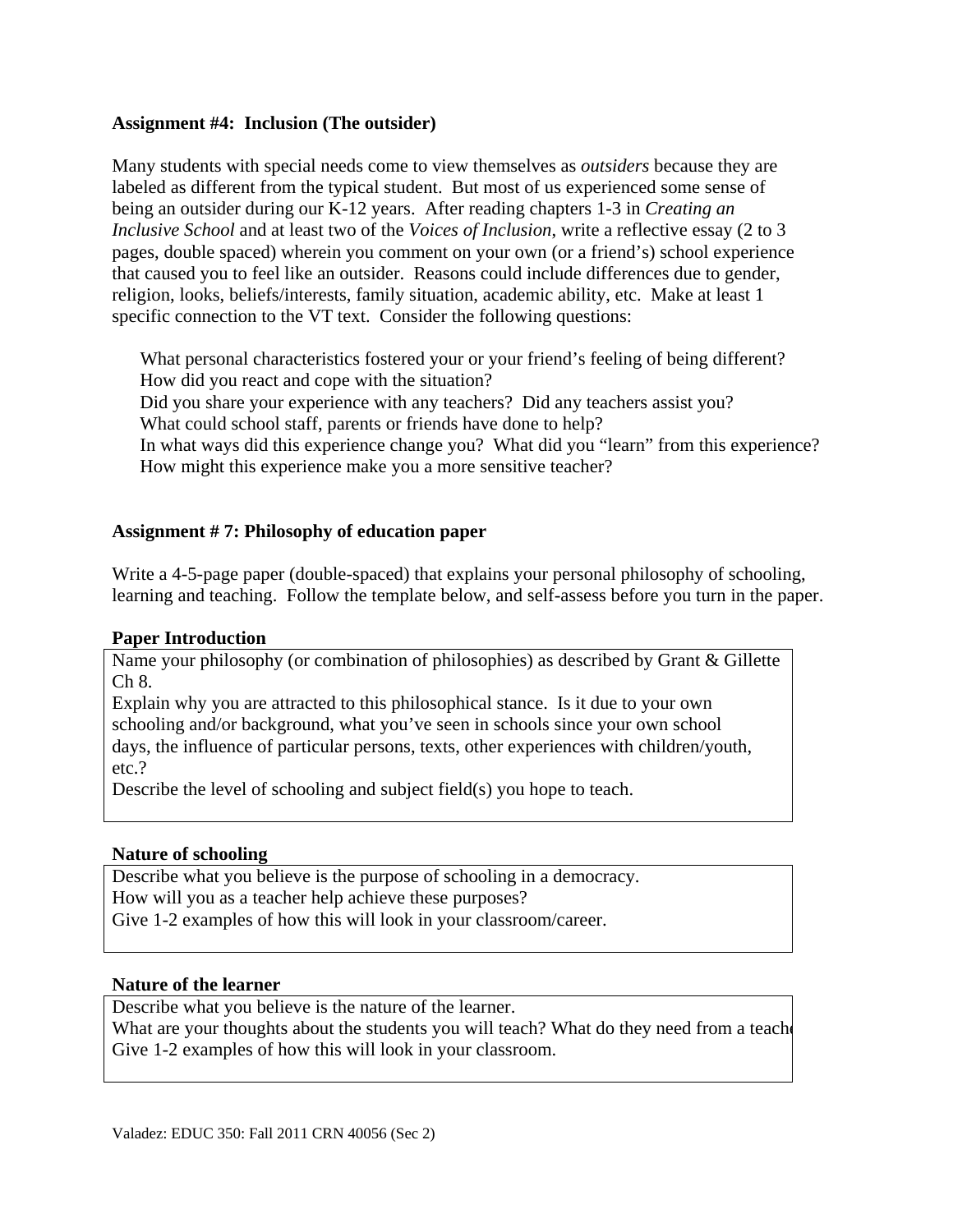#### **Nature of the teaching/learning process**

 meaningful learning activities? Describe what you believe is the nature of the teaching/learning process?. What do you believe counts as knowledge and how should it be presented? How will you as a teacher use subject matter and other experiences to guide students towar

Give 1-2 examples of how this will look in your classroom.

### **Teacher dispositions and actions**

Describe what behavior (disposition/attitude & actions) you will exhibit in order to carry out your philosophical position.

Give 1-2 examples of how this will look in your career.

#### **Conclusion**

Recap your philosophy. What are your outstanding questions/concerns/thoughts about becoming a teacher?

## **Criteria for Self- Assessment of Philosophy Paper**

Be sure to self-assess using the following criteria. Submit the self-assessment with your final draft of your philosophy paper (at least one "beefy" paragraph). These are the criteria that will be used to evaluate your philosophy paper.

Exemplary papers have the following characteristics:

**Ideas:** The paper is clear and focused. It holds the reader's attention. Relevant information and details enrich the central theme. Ideas are supported by research, practical knowledge and experience. Conclusions show insight.

**Organization:** The organizational structure enhances and showcases the central idea or theme of the paper. An inviting introduction draws the reader in; a satisfying conclusion leaves the reader with a sense of closure and resolution. Sequencing is logical and effective. Thoughtful transitions tie parts together. The paper flows so smoothly, the reader hardly thinks about it.

**Connections**: The paper includes multiple references to EDUC 350 class experiences (specific text selections, class discussions, fieldwork observations, assignments, current events, etc.). **Voice:** The writer of this paper speaks directly to the reader in a manner that is individual, compelling, engaging, and has personality.

**Sentence Fluency:** The writing has an easy flow. Sentences enhance the meaning. Sentences vary in length and structure. The piece has purposeful and varied sentence beginnings.

**Conventions:** The writer demonstrates a good grasp of standard writing conventions. Spelling is generally correct. Punctuation is accurate. Grammar and usage are correct. Paragraphing tends to be sound. The piece needs very little additional editing.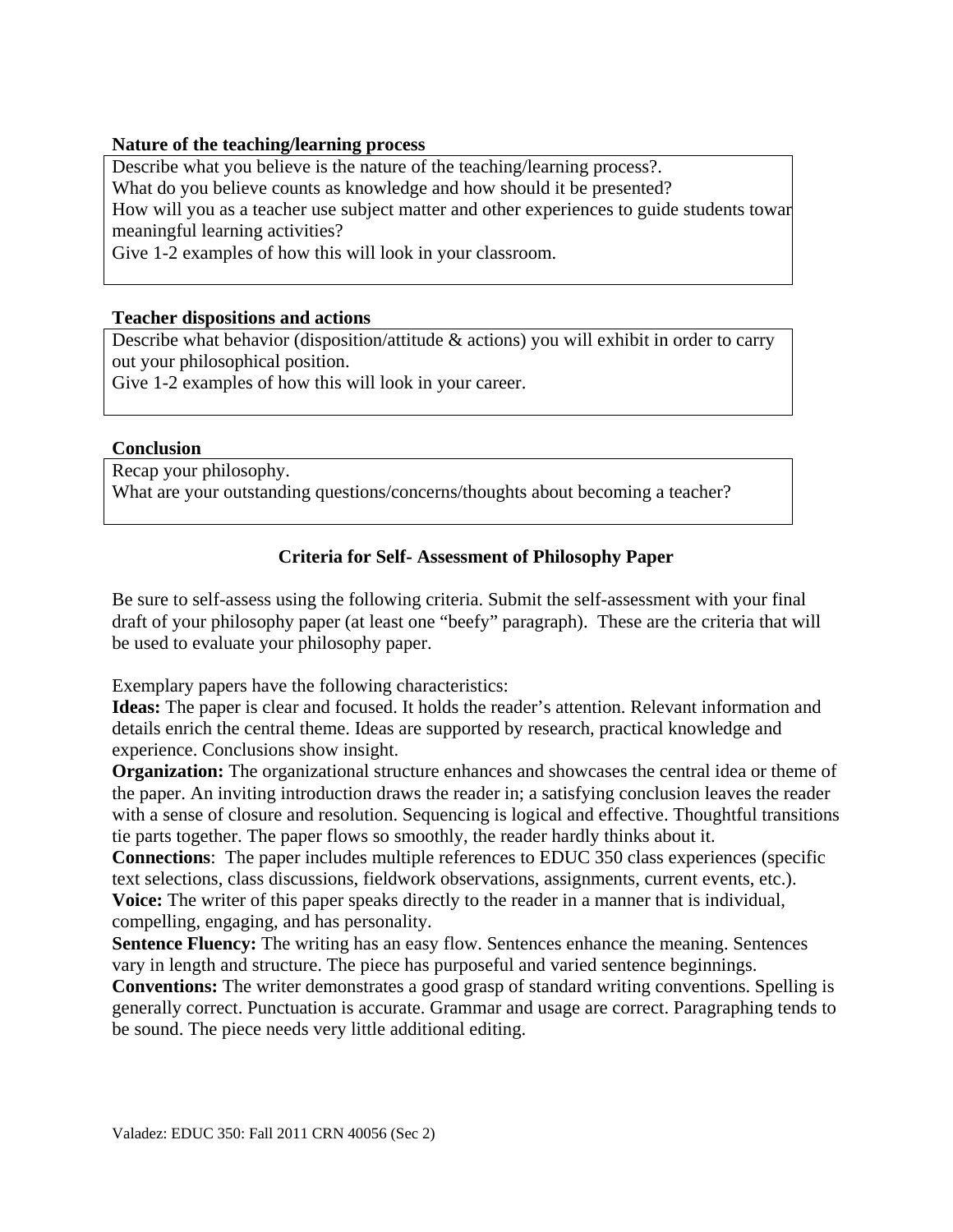# **Schedule as of 08/31/11 Schedule is subject to change at the discretion of the instructor**

| <b>Date</b> | <b>Topic</b>                   | Reading log due on date of class                                                                                                                                | <b>Assignment</b>                                                                                          |
|-------------|--------------------------------|-----------------------------------------------------------------------------------------------------------------------------------------------------------------|------------------------------------------------------------------------------------------------------------|
| Aug 30      | Course<br>introduction         | Read the field experience guidelines at<br>www.csusm.edu/education You will find<br>this at the top of the Fall syllabi webpage,<br>"EDUC 350 Field Experience" | Access the Cougar course<br>website at<br>http://cc.csusm.edu/<br>Read: EDUC 350<br>advising session info  |
|             |                                |                                                                                                                                                                 | at:<br>http://www.csusm.edu/educati<br>on/advising/credentialfinishin<br>g.html                            |
| Sep 01      | Becoming a<br>teacher          | Log 1: GG ch. 6                                                                                                                                                 | Current events reports                                                                                     |
|             |                                | Mechanics of obtaining a credential:<br>student services information session                                                                                    | <b>Read:</b> Perfect day<br>article.                                                                       |
| Sep 06      | Why teach?                     | Discussion of article-"Perfect day: A<br>meditation about teaching"<br>Log 7: VTch 1, 2                                                                         | Current events reports                                                                                     |
| Sep 08      | Incluson                       | Fat city video<br>Log 2: GG ch 1 and "The Goals of<br>Education".                                                                                               | Current events reports                                                                                     |
| Sep 13      | Inclusion                      | Complete Fat city video and discussion<br>Log 3: GG ch 8                                                                                                        | <b>Read</b> "The goals of<br>education" article for Sep 16 <sup>th</sup><br>class<br>Current event reports |
| Sep 15      | Schooling in a<br>democracy    | Discussion of "The<br>goals of education article."                                                                                                              | Due: Teacher interview                                                                                     |
| Sep 20      | Ethics                         | Ethics role play activity                                                                                                                                       | Current events reports<br>Current events reports                                                           |
|             | Rights and<br>responsibilities | Log $5:GG$ ch $10$                                                                                                                                              |                                                                                                            |
| Sep 22      | Philosophy paper               | Log 10: GG ch 9, 11                                                                                                                                             | Current events reports                                                                                     |
|             |                                | In class process. Overview of philosophy                                                                                                                        |                                                                                                            |